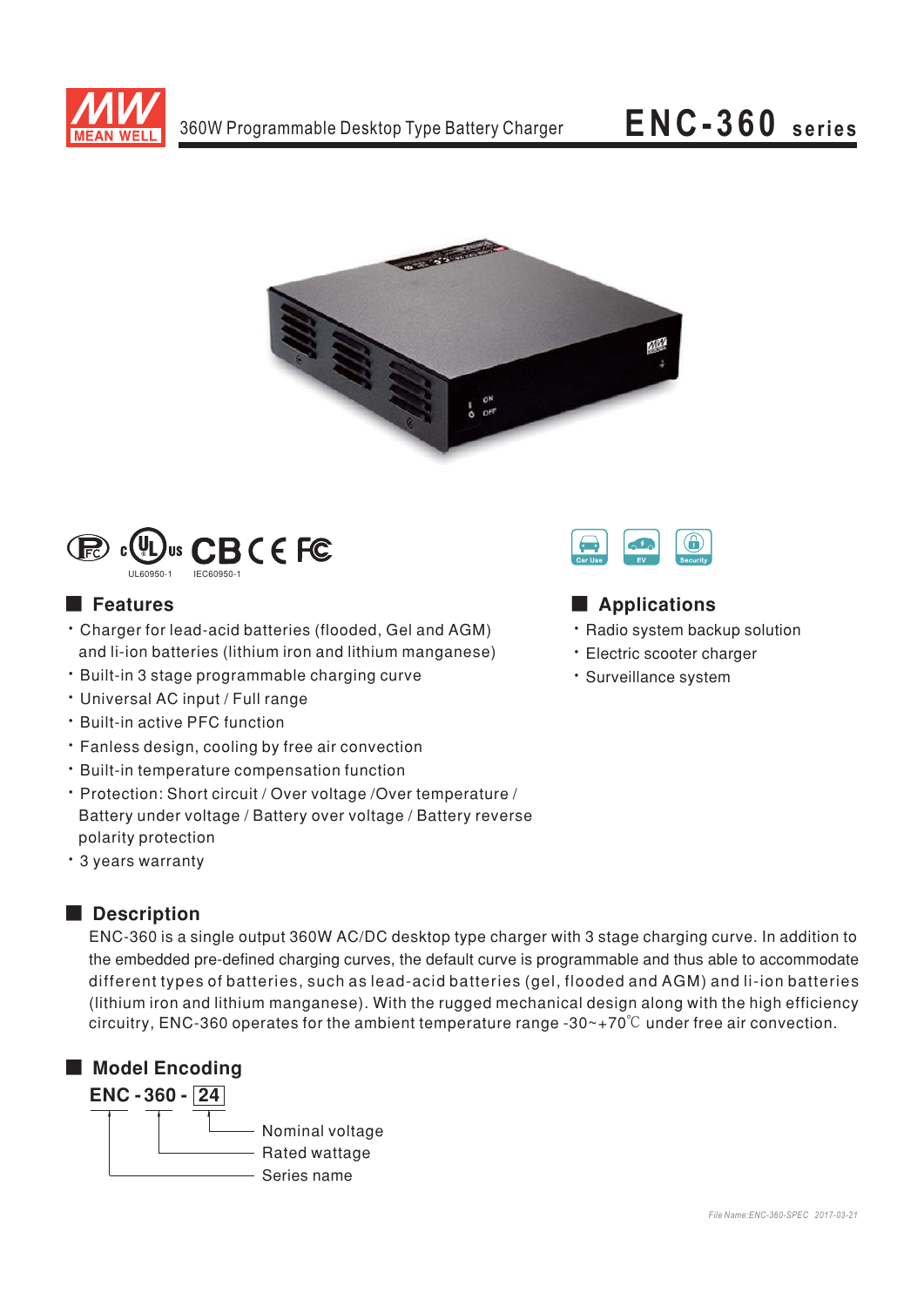

## **SPECIFICATION**

| <b>MODEL</b>           |                                                                                                                                                                                                                                                                                                                                                                                                                                                                                                                                                                                                                                                                                                                                                                                                                                                                                                                                                                                                                                                                                                                                                                                                                                                                                                                                                 | ENC-360-12                                                                                                              | ENC-360-24                                                               | ENC-360-48                                      |  |  |  |
|------------------------|-------------------------------------------------------------------------------------------------------------------------------------------------------------------------------------------------------------------------------------------------------------------------------------------------------------------------------------------------------------------------------------------------------------------------------------------------------------------------------------------------------------------------------------------------------------------------------------------------------------------------------------------------------------------------------------------------------------------------------------------------------------------------------------------------------------------------------------------------------------------------------------------------------------------------------------------------------------------------------------------------------------------------------------------------------------------------------------------------------------------------------------------------------------------------------------------------------------------------------------------------------------------------------------------------------------------------------------------------|-------------------------------------------------------------------------------------------------------------------------|--------------------------------------------------------------------------|-------------------------------------------------|--|--|--|
| <b>OUTPUT</b>          | BOOST CHARGE VOLTAGE(Vfloat)(default)   14.4V                                                                                                                                                                                                                                                                                                                                                                                                                                                                                                                                                                                                                                                                                                                                                                                                                                                                                                                                                                                                                                                                                                                                                                                                                                                                                                   |                                                                                                                         | 28.8V                                                                    | 57.6V                                           |  |  |  |
|                        | FLOAT CHARGE VOLTAGE(Vfloat)(default)   13.8V                                                                                                                                                                                                                                                                                                                                                                                                                                                                                                                                                                                                                                                                                                                                                                                                                                                                                                                                                                                                                                                                                                                                                                                                                                                                                                   |                                                                                                                         | 27.6V                                                                    | 55.2V                                           |  |  |  |
|                        | CHARGE VOLTAGE RANGE Note.3 9 ~ 15V                                                                                                                                                                                                                                                                                                                                                                                                                                                                                                                                                                                                                                                                                                                                                                                                                                                                                                                                                                                                                                                                                                                                                                                                                                                                                                             |                                                                                                                         | $18 - 30V$                                                               | $36 - 60V$                                      |  |  |  |
|                        | OUTPUT CURRENT(CC) (default) 24A                                                                                                                                                                                                                                                                                                                                                                                                                                                                                                                                                                                                                                                                                                                                                                                                                                                                                                                                                                                                                                                                                                                                                                                                                                                                                                                |                                                                                                                         | 12A                                                                      | 6A                                              |  |  |  |
|                        | <b>RATED POWER</b>                                                                                                                                                                                                                                                                                                                                                                                                                                                                                                                                                                                                                                                                                                                                                                                                                                                                                                                                                                                                                                                                                                                                                                                                                                                                                                                              | 345.6W                                                                                                                  | 345.6W                                                                   | 345.6W                                          |  |  |  |
|                        | <b>RECOMMENDED BATTERY</b><br><b>CAPACITY (AMP HOURS) Note.4</b>                                                                                                                                                                                                                                                                                                                                                                                                                                                                                                                                                                                                                                                                                                                                                                                                                                                                                                                                                                                                                                                                                                                                                                                                                                                                                | $85 - 250$ AH                                                                                                           | $45 - 125AH$                                                             | $25 - 65$ AH                                    |  |  |  |
|                        | <b>LEAKAGE CURRENT FROM</b><br>BATTERY (Typ.)                                                                                                                                                                                                                                                                                                                                                                                                                                                                                                                                                                                                                                                                                                                                                                                                                                                                                                                                                                                                                                                                                                                                                                                                                                                                                                   | < 1mA                                                                                                                   |                                                                          |                                                 |  |  |  |
|                        | <b>VOLTAGE RANGE</b>                                                                                                                                                                                                                                                                                                                                                                                                                                                                                                                                                                                                                                                                                                                                                                                                                                                                                                                                                                                                                                                                                                                                                                                                                                                                                                                            | Note.5 $90 - 264$ VAC<br>$127 - 370$ VDC                                                                                |                                                                          |                                                 |  |  |  |
|                        | <b>FREQUENCY RANGE</b>                                                                                                                                                                                                                                                                                                                                                                                                                                                                                                                                                                                                                                                                                                                                                                                                                                                                                                                                                                                                                                                                                                                                                                                                                                                                                                                          | $47 - 63$ Hz                                                                                                            |                                                                          |                                                 |  |  |  |
|                        | <b>POWER FACTOR (Typ.)</b>                                                                                                                                                                                                                                                                                                                                                                                                                                                                                                                                                                                                                                                                                                                                                                                                                                                                                                                                                                                                                                                                                                                                                                                                                                                                                                                      | PF>0.98/115VAC, PF>0.95/230VAC at full load                                                                             |                                                                          |                                                 |  |  |  |
| <b>INPUT</b>           | <b>EFFICIENCY (Typ.)</b>                                                                                                                                                                                                                                                                                                                                                                                                                                                                                                                                                                                                                                                                                                                                                                                                                                                                                                                                                                                                                                                                                                                                                                                                                                                                                                                        | 93%<br>94%<br>91%                                                                                                       |                                                                          |                                                 |  |  |  |
|                        | AC CURRENT (Typ.)                                                                                                                                                                                                                                                                                                                                                                                                                                                                                                                                                                                                                                                                                                                                                                                                                                                                                                                                                                                                                                                                                                                                                                                                                                                                                                                               | 3.8A/115VAC<br>1.9A/230VAC                                                                                              |                                                                          |                                                 |  |  |  |
|                        | <b>INRUSH CURRENT (Typ.)</b>                                                                                                                                                                                                                                                                                                                                                                                                                                                                                                                                                                                                                                                                                                                                                                                                                                                                                                                                                                                                                                                                                                                                                                                                                                                                                                                    | COLD START 80A at 230VAC                                                                                                |                                                                          |                                                 |  |  |  |
|                        | <b>LEAKAGE CURRENT</b>                                                                                                                                                                                                                                                                                                                                                                                                                                                                                                                                                                                                                                                                                                                                                                                                                                                                                                                                                                                                                                                                                                                                                                                                                                                                                                                          | <3.5mA/240VAC                                                                                                           |                                                                          |                                                 |  |  |  |
|                        | <b>SHORT CIRCUIT</b>                                                                                                                                                                                                                                                                                                                                                                                                                                                                                                                                                                                                                                                                                                                                                                                                                                                                                                                                                                                                                                                                                                                                                                                                                                                                                                                            |                                                                                                                         | Note.6   Protection type : Shut down O/P voltage, re-power on to recover |                                                 |  |  |  |
|                        |                                                                                                                                                                                                                                                                                                                                                                                                                                                                                                                                                                                                                                                                                                                                                                                                                                                                                                                                                                                                                                                                                                                                                                                                                                                                                                                                                 | $15.5 - 18.2V$                                                                                                          | $31 - 36.5V$                                                             | $62.1 - 72.9V$                                  |  |  |  |
| <b>PROTECTION</b>      | <b>OVER VOLTAGE</b><br>Note.7                                                                                                                                                                                                                                                                                                                                                                                                                                                                                                                                                                                                                                                                                                                                                                                                                                                                                                                                                                                                                                                                                                                                                                                                                                                                                                                   | Protection type: Shut down and latch off o/p voltage, re-power on to recover                                            |                                                                          |                                                 |  |  |  |
|                        | <b>REVERSE POLARITY</b>                                                                                                                                                                                                                                                                                                                                                                                                                                                                                                                                                                                                                                                                                                                                                                                                                                                                                                                                                                                                                                                                                                                                                                                                                                                                                                                         | By internal fuse                                                                                                        |                                                                          |                                                 |  |  |  |
|                        | <b>OVER TEMPERATURE</b>                                                                                                                                                                                                                                                                                                                                                                                                                                                                                                                                                                                                                                                                                                                                                                                                                                                                                                                                                                                                                                                                                                                                                                                                                                                                                                                         |                                                                                                                         |                                                                          |                                                 |  |  |  |
|                        | <b>FUNCTION TEMPERATURE COMPENSATION</b>                                                                                                                                                                                                                                                                                                                                                                                                                                                                                                                                                                                                                                                                                                                                                                                                                                                                                                                                                                                                                                                                                                                                                                                                                                                                                                        | Shut down O/P voltage, recovers automatically after temperature goes down<br>By NTC                                     |                                                                          |                                                 |  |  |  |
|                        | <b>WORKING TEMP.</b>                                                                                                                                                                                                                                                                                                                                                                                                                                                                                                                                                                                                                                                                                                                                                                                                                                                                                                                                                                                                                                                                                                                                                                                                                                                                                                                            | $-30 \sim +70^{\circ}$ C (Refer to "Derating Curve")                                                                    |                                                                          |                                                 |  |  |  |
|                        | <b>WORKING HUMIDITY</b>                                                                                                                                                                                                                                                                                                                                                                                                                                                                                                                                                                                                                                                                                                                                                                                                                                                                                                                                                                                                                                                                                                                                                                                                                                                                                                                         | $20 \sim 95\%$ RH non-condensing                                                                                        |                                                                          |                                                 |  |  |  |
|                        | ENVIRONMENT   STORAGE TEMP., HUMIDITY                                                                                                                                                                                                                                                                                                                                                                                                                                                                                                                                                                                                                                                                                                                                                                                                                                                                                                                                                                                                                                                                                                                                                                                                                                                                                                           | $-40 \sim +85^{\circ}$ C, 10 ~ 95% RH non-condensing                                                                    |                                                                          |                                                 |  |  |  |
|                        | <b>TEMP. COEFFICIENT</b>                                                                                                                                                                                                                                                                                                                                                                                                                                                                                                                                                                                                                                                                                                                                                                                                                                                                                                                                                                                                                                                                                                                                                                                                                                                                                                                        | $\pm 0.05\%$ /°C (0 ~ 50°C)                                                                                             |                                                                          |                                                 |  |  |  |
|                        | <b>VIBRATION</b>                                                                                                                                                                                                                                                                                                                                                                                                                                                                                                                                                                                                                                                                                                                                                                                                                                                                                                                                                                                                                                                                                                                                                                                                                                                                                                                                |                                                                                                                         |                                                                          |                                                 |  |  |  |
|                        | <b>SAFETY STANDARDS</b>                                                                                                                                                                                                                                                                                                                                                                                                                                                                                                                                                                                                                                                                                                                                                                                                                                                                                                                                                                                                                                                                                                                                                                                                                                                                                                                         | 10~500Hz, 2G 10min./1cycle, 60min. each along X, Y, Z axes<br>IEC60950-1, UL60950-1 approved                            |                                                                          |                                                 |  |  |  |
|                        | <b>WITHSTAND VOLTAGE</b>                                                                                                                                                                                                                                                                                                                                                                                                                                                                                                                                                                                                                                                                                                                                                                                                                                                                                                                                                                                                                                                                                                                                                                                                                                                                                                                        | I/P-O/P:3KVAC I/P-FG:2KVAC O/P-FG:0.5KVAC                                                                               |                                                                          |                                                 |  |  |  |
|                        | <b>ISOLATION RESISTANCE</b>                                                                                                                                                                                                                                                                                                                                                                                                                                                                                                                                                                                                                                                                                                                                                                                                                                                                                                                                                                                                                                                                                                                                                                                                                                                                                                                     |                                                                                                                         |                                                                          |                                                 |  |  |  |
|                        |                                                                                                                                                                                                                                                                                                                                                                                                                                                                                                                                                                                                                                                                                                                                                                                                                                                                                                                                                                                                                                                                                                                                                                                                                                                                                                                                                 | I/P-O/P, I/P-FG, O/P-FG:100M Ohms / 500VDC / 25 °C / 70% RH<br><b>Test Level / Note</b><br>Parameter<br><b>Standard</b> |                                                                          |                                                 |  |  |  |
|                        | <b>EMC EMISSION</b>                                                                                                                                                                                                                                                                                                                                                                                                                                                                                                                                                                                                                                                                                                                                                                                                                                                                                                                                                                                                                                                                                                                                                                                                                                                                                                                             | Conducted                                                                                                               | EN55032 (CISPR32) / FCC PART15 (CISPR22)                                 | Class B                                         |  |  |  |
|                        |                                                                                                                                                                                                                                                                                                                                                                                                                                                                                                                                                                                                                                                                                                                                                                                                                                                                                                                                                                                                                                                                                                                                                                                                                                                                                                                                                 | Radiated                                                                                                                | EN55032 (CISPR32) / FCC PART15 (CISPR22)                                 | Class B                                         |  |  |  |
|                        |                                                                                                                                                                                                                                                                                                                                                                                                                                                                                                                                                                                                                                                                                                                                                                                                                                                                                                                                                                                                                                                                                                                                                                                                                                                                                                                                                 | <b>Harmonic Current</b>                                                                                                 | EN61000-3-2                                                              | -----                                           |  |  |  |
|                        |                                                                                                                                                                                                                                                                                                                                                                                                                                                                                                                                                                                                                                                                                                                                                                                                                                                                                                                                                                                                                                                                                                                                                                                                                                                                                                                                                 | Voltage Flicker                                                                                                         | EN61000-3-3                                                              | -----                                           |  |  |  |
| <b>SAFETY &amp;</b>    |                                                                                                                                                                                                                                                                                                                                                                                                                                                                                                                                                                                                                                                                                                                                                                                                                                                                                                                                                                                                                                                                                                                                                                                                                                                                                                                                                 | EN55024                                                                                                                 |                                                                          |                                                 |  |  |  |
| <b>EMC</b><br>(Note 8) | <b>EMC IMMUNITY</b>                                                                                                                                                                                                                                                                                                                                                                                                                                                                                                                                                                                                                                                                                                                                                                                                                                                                                                                                                                                                                                                                                                                                                                                                                                                                                                                             | <b>Parameter</b>                                                                                                        | <b>Standard</b>                                                          | <b>Test Level / Note</b>                        |  |  |  |
|                        |                                                                                                                                                                                                                                                                                                                                                                                                                                                                                                                                                                                                                                                                                                                                                                                                                                                                                                                                                                                                                                                                                                                                                                                                                                                                                                                                                 | <b>ESD</b>                                                                                                              | EN61000-4-2                                                              | Level 3, 8KV air ; Level 2, 4KV contact         |  |  |  |
|                        |                                                                                                                                                                                                                                                                                                                                                                                                                                                                                                                                                                                                                                                                                                                                                                                                                                                                                                                                                                                                                                                                                                                                                                                                                                                                                                                                                 | Radiated                                                                                                                | EN61000-4-3                                                              | Level 2, 3V/m                                   |  |  |  |
|                        |                                                                                                                                                                                                                                                                                                                                                                                                                                                                                                                                                                                                                                                                                                                                                                                                                                                                                                                                                                                                                                                                                                                                                                                                                                                                                                                                                 | EFT / Burst                                                                                                             | EN61000-4-4                                                              | Level 2, 1KV                                    |  |  |  |
|                        |                                                                                                                                                                                                                                                                                                                                                                                                                                                                                                                                                                                                                                                                                                                                                                                                                                                                                                                                                                                                                                                                                                                                                                                                                                                                                                                                                 | Surge                                                                                                                   | EN61000-4-5                                                              | Level 2, 1KV/Line-Line, Level 3, 2KV/Line-Earth |  |  |  |
|                        |                                                                                                                                                                                                                                                                                                                                                                                                                                                                                                                                                                                                                                                                                                                                                                                                                                                                                                                                                                                                                                                                                                                                                                                                                                                                                                                                                 | Conducted                                                                                                               | EN61000-4-6                                                              | Level 2, 3Vrms                                  |  |  |  |
|                        |                                                                                                                                                                                                                                                                                                                                                                                                                                                                                                                                                                                                                                                                                                                                                                                                                                                                                                                                                                                                                                                                                                                                                                                                                                                                                                                                                 | Magnetic Field                                                                                                          | EN61000-4-8                                                              | Level 1, 1A/m                                   |  |  |  |
|                        |                                                                                                                                                                                                                                                                                                                                                                                                                                                                                                                                                                                                                                                                                                                                                                                                                                                                                                                                                                                                                                                                                                                                                                                                                                                                                                                                                 | Voltage Dips and Interruptions                                                                                          | EN61000-4-11                                                             | >95% dip 0.5 periods, 30% dip 25 periods,       |  |  |  |
|                        | <b>MTBF</b>                                                                                                                                                                                                                                                                                                                                                                                                                                                                                                                                                                                                                                                                                                                                                                                                                                                                                                                                                                                                                                                                                                                                                                                                                                                                                                                                     | >95% interruptions 250 periods<br>138.7K hrs min.<br>MIL-HDBK-217F (25 $\degree$ C)                                     |                                                                          |                                                 |  |  |  |
| <b>OTHERS</b>          | <b>DIMENSION</b>                                                                                                                                                                                                                                                                                                                                                                                                                                                                                                                                                                                                                                                                                                                                                                                                                                                                                                                                                                                                                                                                                                                                                                                                                                                                                                                                | 192*178*45.5mm (L*W*H)                                                                                                  |                                                                          |                                                 |  |  |  |
|                        | <b>PACKING</b>                                                                                                                                                                                                                                                                                                                                                                                                                                                                                                                                                                                                                                                                                                                                                                                                                                                                                                                                                                                                                                                                                                                                                                                                                                                                                                                                  | 1.5Kg; 10pcs/16Kg /1.34CUFT                                                                                             |                                                                          |                                                 |  |  |  |
| <b>NOTE</b>            | 1. Modification for charger specification may be required for different battery specification. Please contact battery vendor and MEAN WELL for details.<br>2. All parameters NOT specially mentioned are measured at 230VAC input, rated load and $25^{\circ}$ of ambient temperature.<br>3. This is the range when programming Vboost or Vfloat by using SBP-001, the smart battery charging programmer.<br>4. This is MEAN WELL's suggested range. Please consult your battery manufacturer for their suggestions about maximum charging current limitation.<br>5. Derating may be needed under low input voltages. Please check the derating curve for more details.<br>6. This protection mechanism is specified for the case the short circuit occurs after the charger is turned on.<br>7. Each model incorporates a MCU-controlled dynamic over voltage protection, which is about 115% of Vboost over Constant Current stage and Constant<br>Voltage stage whereas 115% of Vfloat over Float stage.<br>8. The battery charger is considered as an independent unit, but the final equipment still need to re-confirm that the whole system complies with the<br>EMC directives. For guidance on how to perform these EMC tests, please refer to "EMI testing of component power supplies."<br>(as available on http://www.meanwell.com) |                                                                                                                         |                                                                          |                                                 |  |  |  |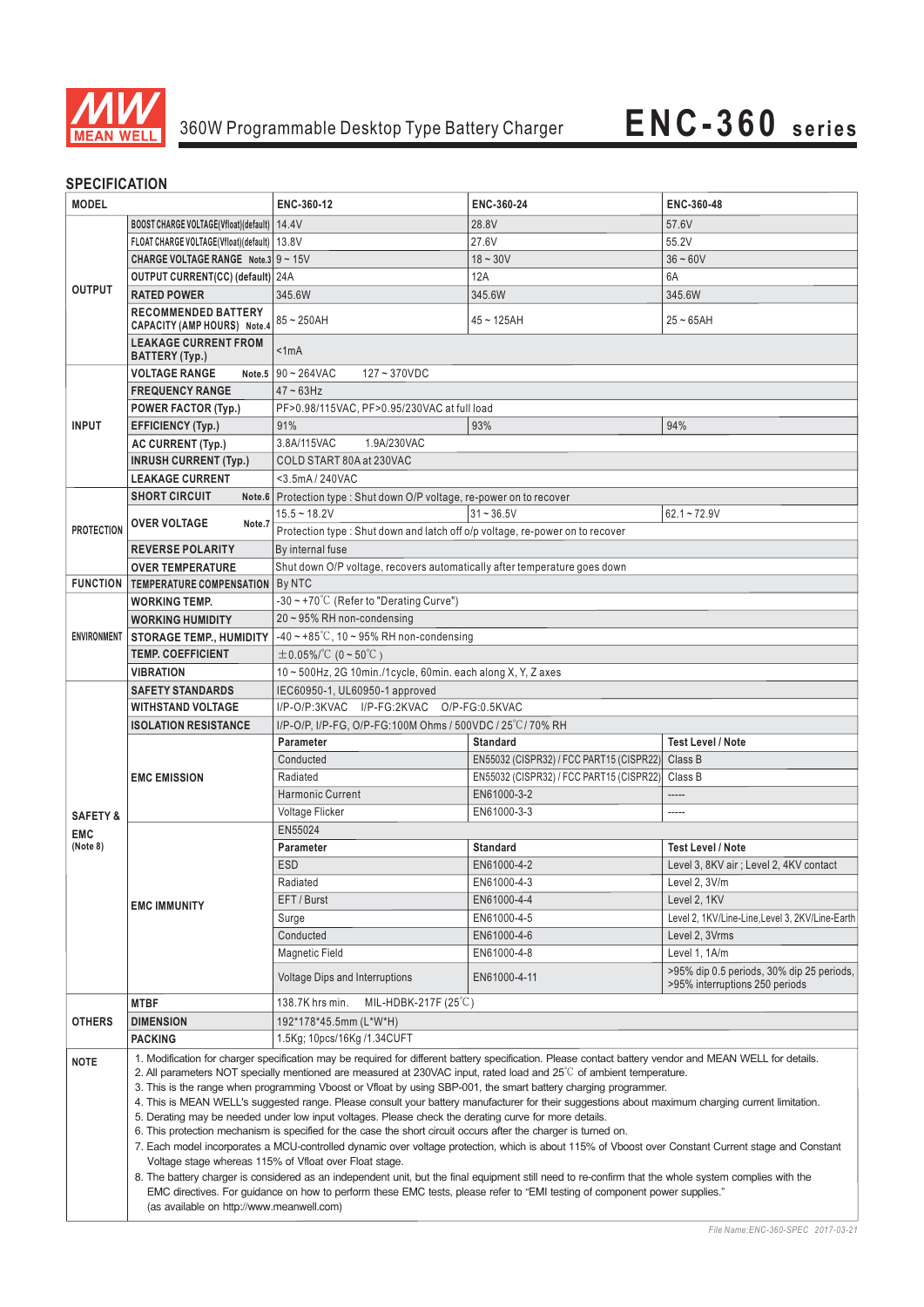

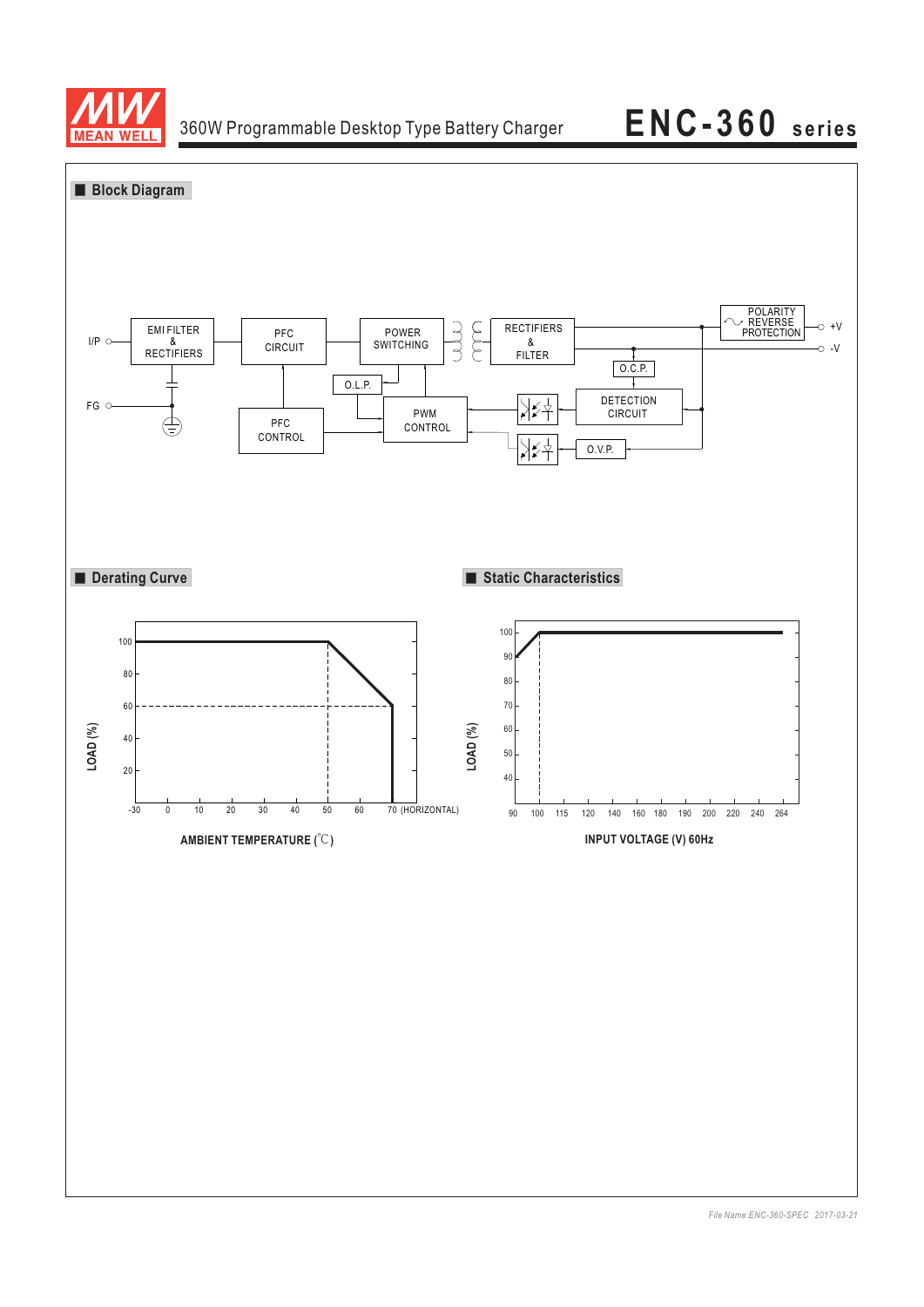

### **Function Manual**

### **1.Charging Curve**

- ※ This series provides a 3 stage charging. The default curve is programmable, whereas other pre-defined curves can be activated by the means of the DIP switch; please refer to the table below and the Mechanical Specification.
- ※ To accommodate the parameters of the charging curve, SBP-001, the smart battery charging programmer designed by MEAN WELL, and a personal computer are needed. Please contact MEAN WELL for details.





◎ Suitable for lead-acid batteries (flooded, Gel and AGM) and Li-ion batteries (lithium iron and lithium manganese).

| C Embedded 3 stage charging curve |
|-----------------------------------|
|-----------------------------------|

| <b>MODEL</b>    | Description                  | CC(default) | Vboost | Vfloat |
|-----------------|------------------------------|-------------|--------|--------|
|                 | Default, programmable        | 24A         | 14.4   | 13.8   |
| 12V             | Pre-defined, gel batter      |             | 14     | 13.6   |
|                 | Pre-defined, flooded battery |             | 14.2   | 13.4   |
|                 | Pre-defined, AGM battery     |             | 14.5   | 13.5   |
|                 | Default, programmable        |             | 28.8   | 27.6   |
| 24 <sub>V</sub> | Pre-defined, gel battery     | 12A         | 28     | 27.2   |
|                 | Pre-defined, flooded battery |             | 28.4   | 26.8   |
|                 | Pre-defined, AGM battery     |             | 29     | 27     |
|                 | Default, programmable        | 6A          | 57.6   | 55.2   |
| 48V             | Pre-defined, gel battery     |             | 56     | 54.4   |
|                 | Pre-defined, flooded battery |             | 56.8   | 53.6   |
|                 | Pre-defined, AGM battery     |             | 58     | 54     |

### **2. Front Panel LED Indicators & Corresponding Signal at Function Pins**

| FD.                                     | l Description   |  |
|-----------------------------------------|-----------------|--|
| Green                                   | Float (stage 3) |  |
| Charging (stage 1 or stage 2)<br>Orange |                 |  |